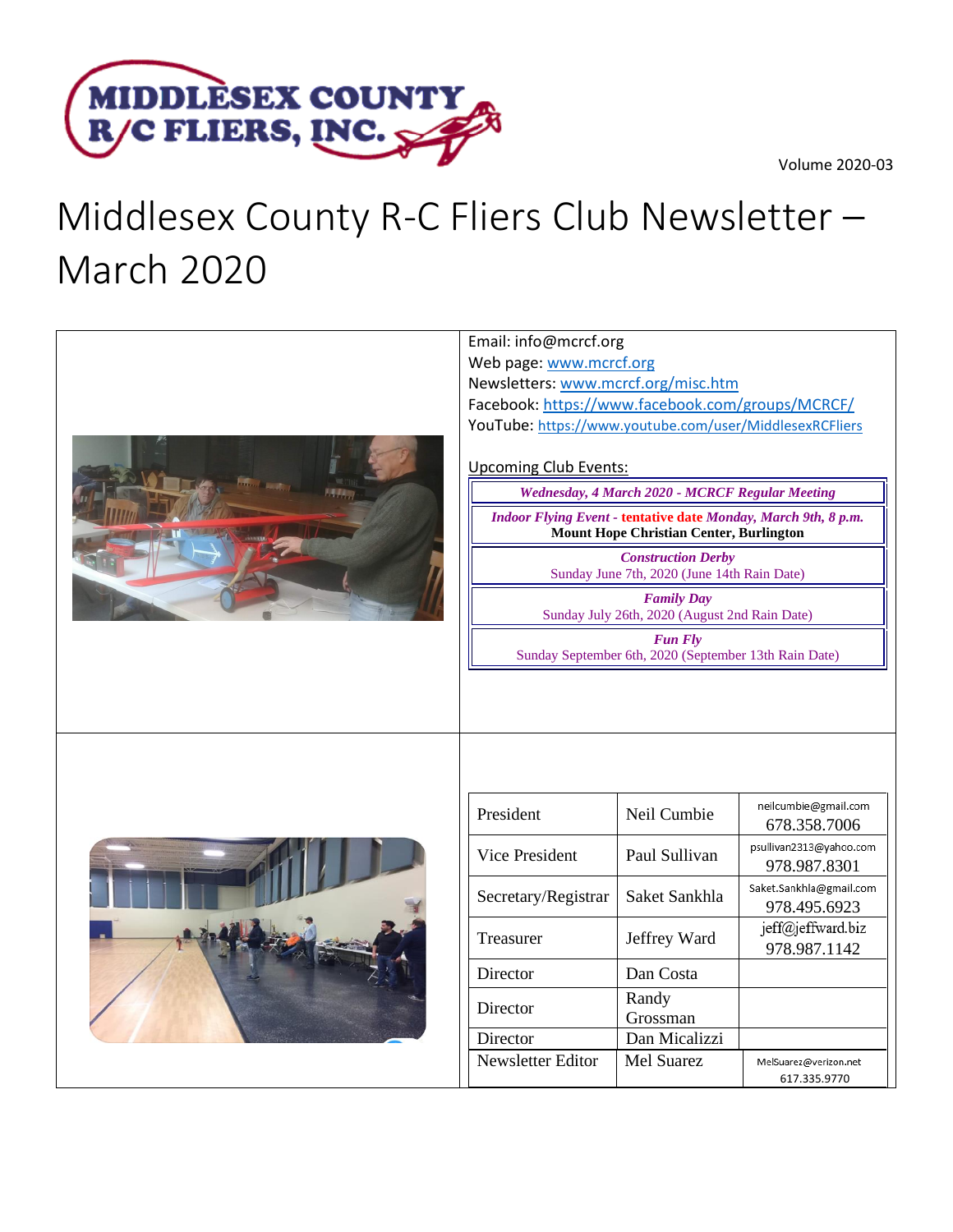## 1 CONTENTS

 $\,8\,$ 

| $\overline{2}$ |     |               |  |
|----------------|-----|---------------|--|
|                | 2.1 |               |  |
|                | 2.2 |               |  |
|                | 2.3 |               |  |
|                | 2.4 |               |  |
|                | 2.5 |               |  |
|                | 2.6 | Show N Tell   |  |
|                | 2.7 |               |  |
| $\overline{3}$ |     |               |  |
| 4              |     | Indoor Flying |  |
| 5              |     |               |  |
| 6              |     |               |  |
|                | 6.1 |               |  |
| $\overline{7}$ |     |               |  |
|                | 7.1 |               |  |
|                | 7.2 |               |  |
| 8              |     |               |  |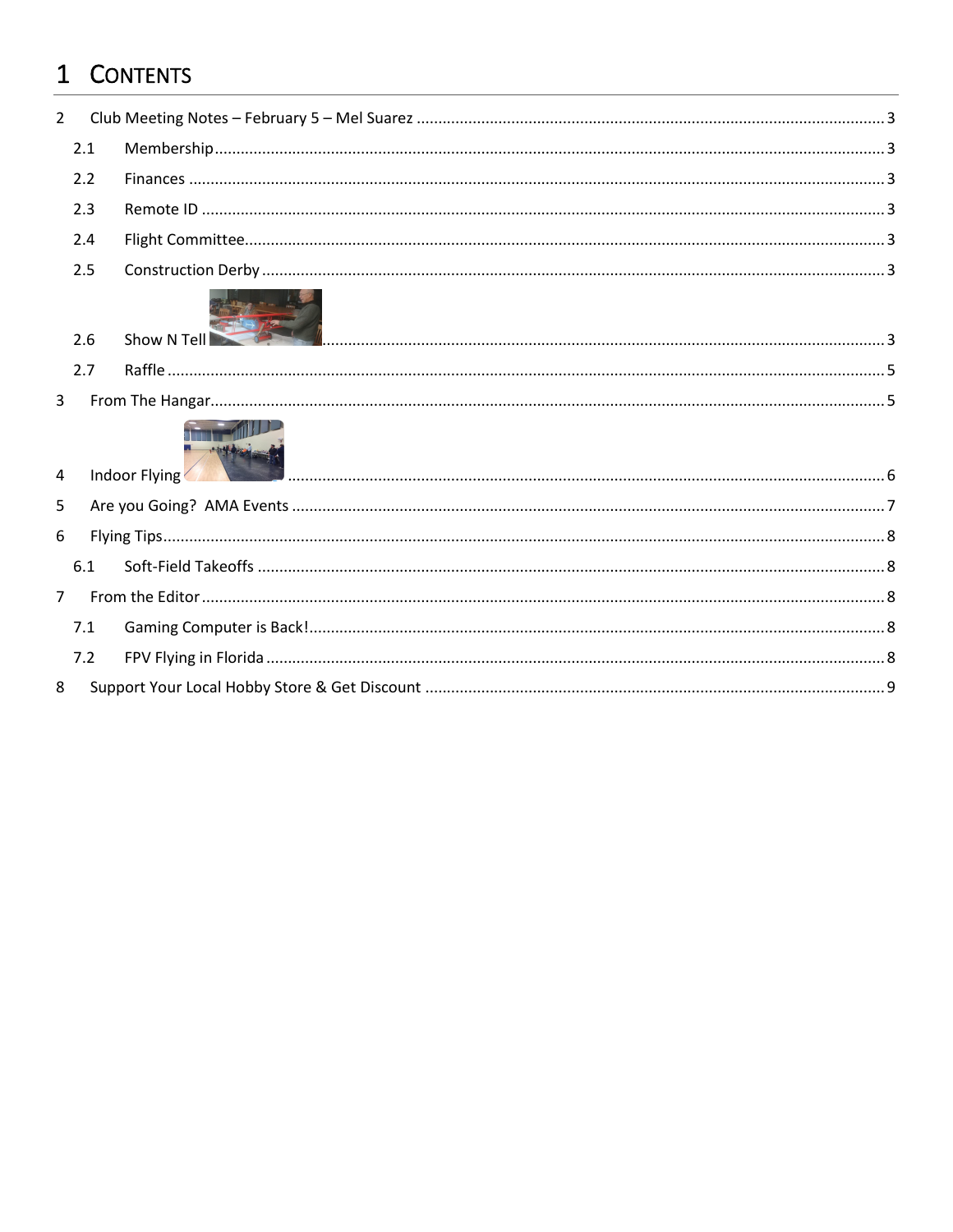## <span id="page-2-0"></span>2 CLUB MEETING NOTES – FEBRUARY 5 – MEL SUAREZ

2/5/2020, Attendees: ~12

#### <span id="page-2-1"></span>2.1 MEMBERSHIP

Contact Saket with any issues regarding membership cards. Thanks to all the officers for last year's work.

• Reminder to renew your membership by end of Feb.

#### <span id="page-2-2"></span>2.2 FINANCES

Jeff indicated that the balance at end of year is \$10k. The auction was key, netting \$1,827 partly due to the estate gifts. The venue cost was substantially less.

#### <span id="page-2-3"></span>2.3 Remote ID

- Dan Hudson (AMA) will be speaking at the Burlington meeting. Members are encouraged to attend. Comment Period is through 3/2/2020.
- Methods of handling Remote ID include: the aircraft transmits its location, another is through the web, and a third is by flying in an FAA Recognized Identification Area (FRIA). (my rough notes)
- Members are encouraged to comment. There are templates that can help. You have to create a login to submit a comment.

#### <span id="page-2-4"></span>2.4 Flight Committee

• Neil commented that it's almost complete. Will have it finalized soon.

#### <span id="page-2-5"></span>2.5 CONSTRUCTION DERBY

- Neil mentioned that Ray has gotten all 6 kits ready for the construction derby, including 3 electric and 3 nitro 30 size kits. Tentative day is 6/7 with a raindate of 6/14.
- Family Day is 7/26 with raindate 8/2
- And 9/6 with raindate 9/13
- Also discussed Night Flights
- <span id="page-2-6"></span>• Indoor Flying – Cody Wodjiak – designer of Extreme Flight airplanes, will be attending



#### 2.6 SHOW N TELL • Dan M – showed off his Fokker. Took him about 6 months to build. He did his own painted decals; the plans were so old that the decals in the kit were no good.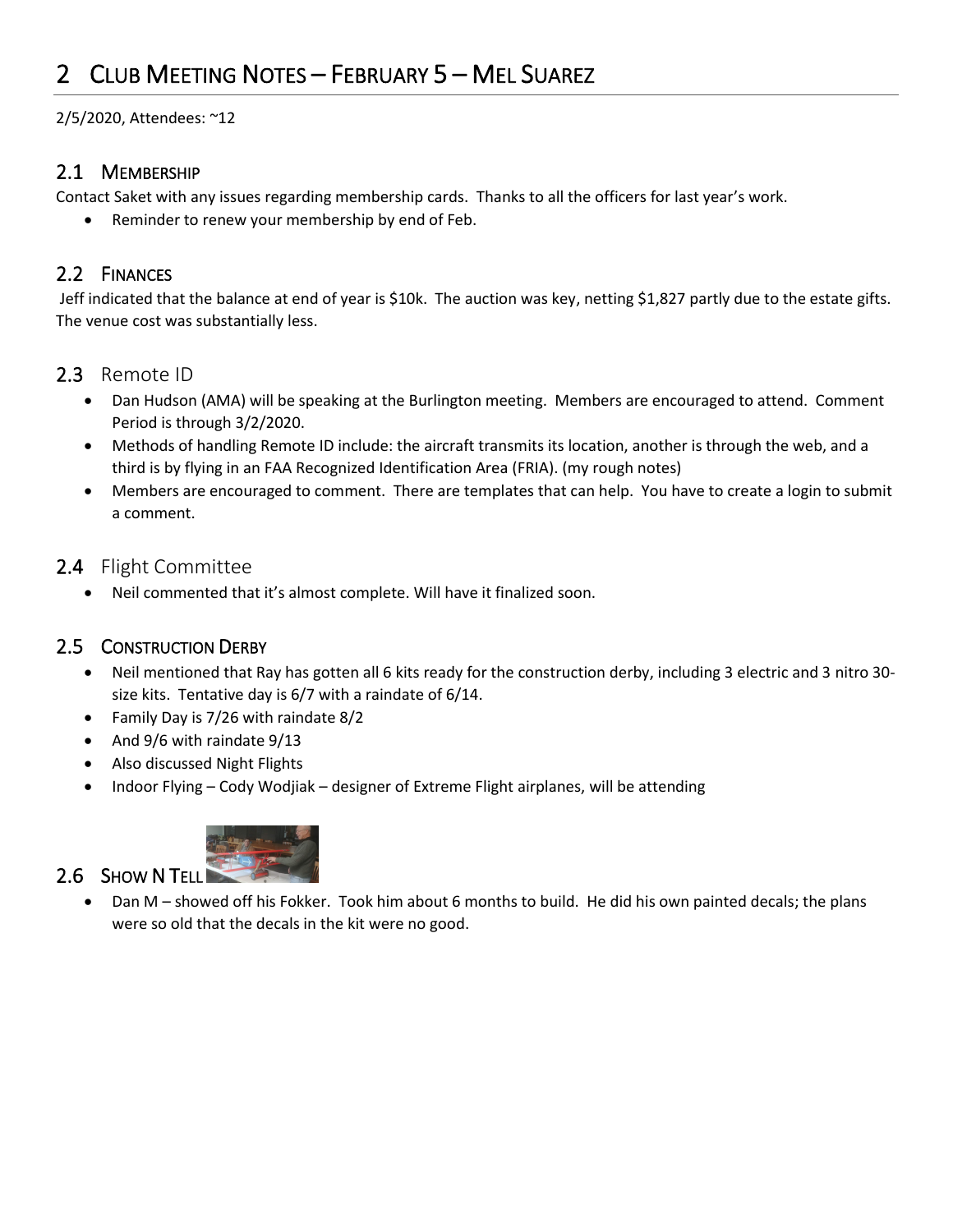



*What is it? Fokker D 7*

*How did you acquire it? Bought it at the Burlington auction last year*

*What was it like building it? Because it was left for so long partly complete, some parts were missing.*

*Engine? Super Tiger 60*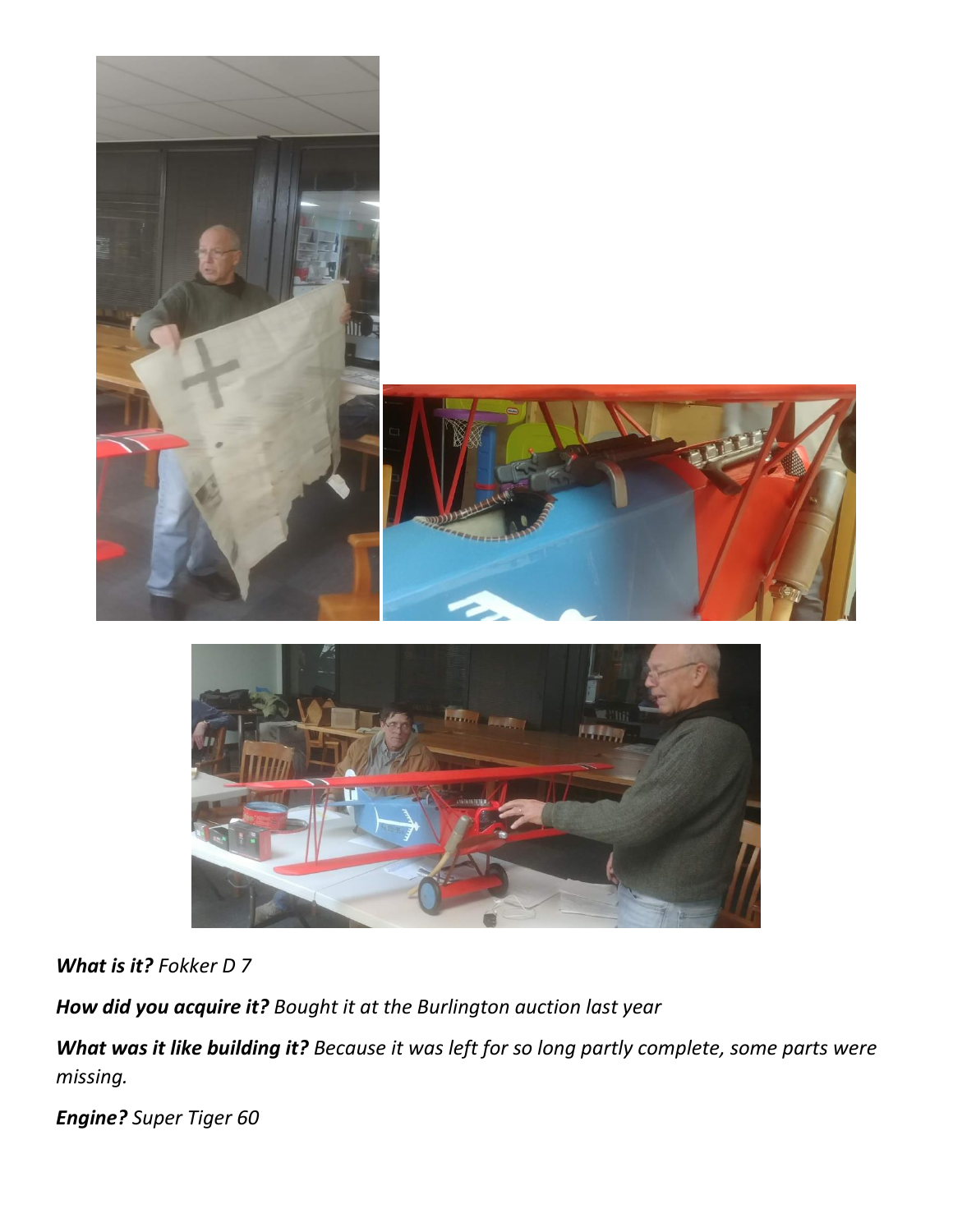#### <span id="page-4-0"></span>2.7 Raffle

The raffle was a smart battery, 4s 2200mah, 30C discharge rate plus charger, 50 watts. Here's a Facebook post from Neil that explains the technology a bit and the link.<br>With last month's raffle of some Spektrum Smart batteries and checker,



<span id="page-4-1"></span>[https://www.youtube.com/watch?v=kQk\\_VrrLUU0&fbclid=IwAR1CVX4X0qQnz52xrWSGj9uaT\\_p4Iiw-Zn5fkuVxkeAUQSGq8YrcLSF1WIk](https://www.youtube.com/watch?v=kQk_VrrLUU0&fbclid=IwAR1CVX4X0qQnz52xrWSGj9uaT_p4Iiw-Zn5fkuVxkeAUQSGq8YrcLSF1WIk)

## 3 FROM THE HANGAR

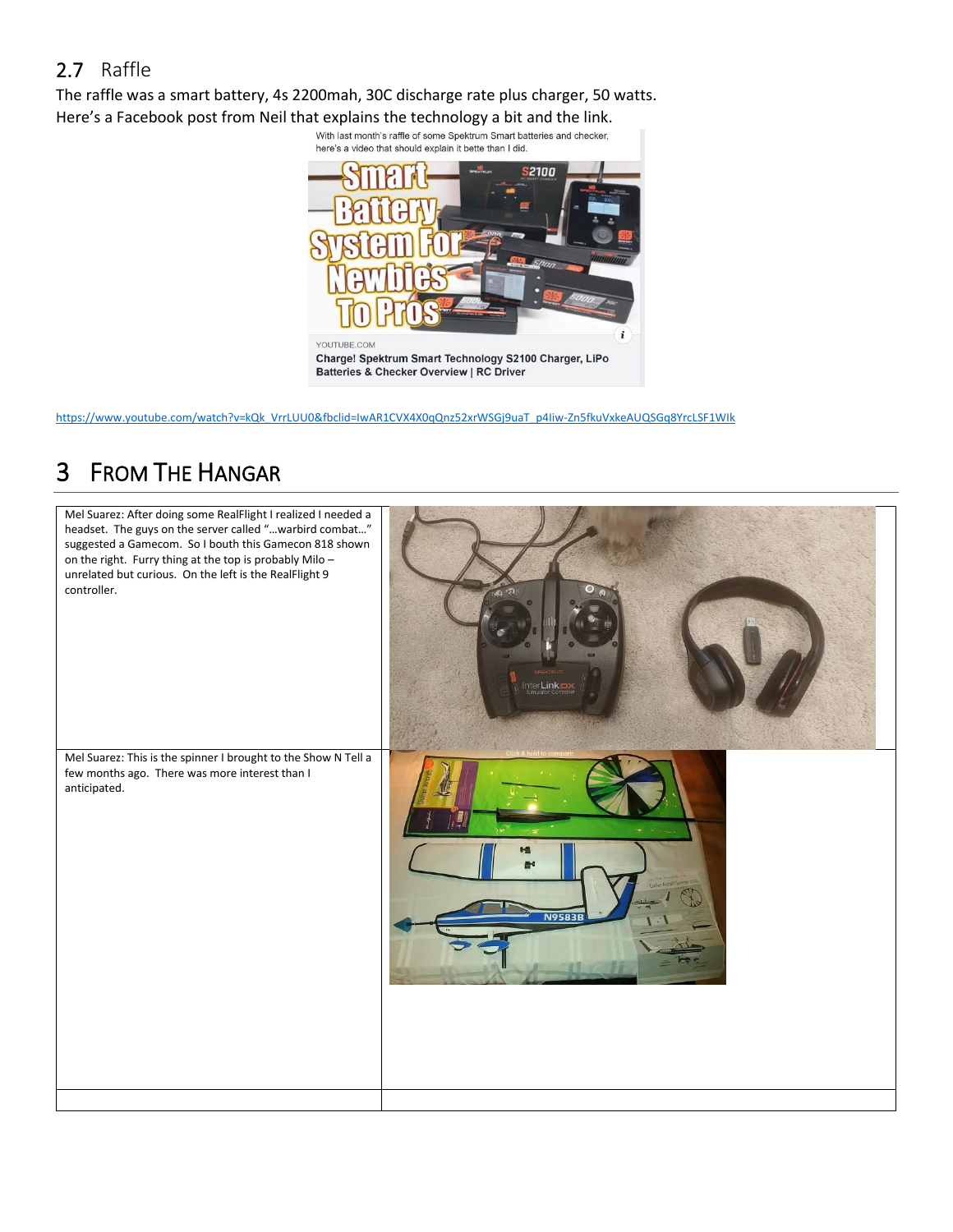# <span id="page-5-0"></span>4 INDOOR FLYING

Yaz posted a great video of the MCRCF indoor flying event in February. We've opened it up to other clubs. So the turnout was great. He comments in the video that there were 7 planes up at a time.

The nicely done video is currently available on Facebook. Here's the link if you're a member of FB: <https://www.facebook.com/johnnie.yaz/videos/951091145287571/> . I'm hoping Johnny will drop it into YouTube (no pressure).

RC pilots came from all over: Bridgewater, Millis, Southern New Hampshire, and MCRCF.

Planes included Night Vapors, ExtremeFlight, Multiplex Bipe, etc.

Some distinquished guests including RC aircraft designer, Ted Wodjik, AMA rep Dan Hudson, el Presidente Neil Cumbie and the man who makes it all happen Don Fitzreiter.

"Two hours was not long enough" it was said, so this time it was three hours, 8-11.

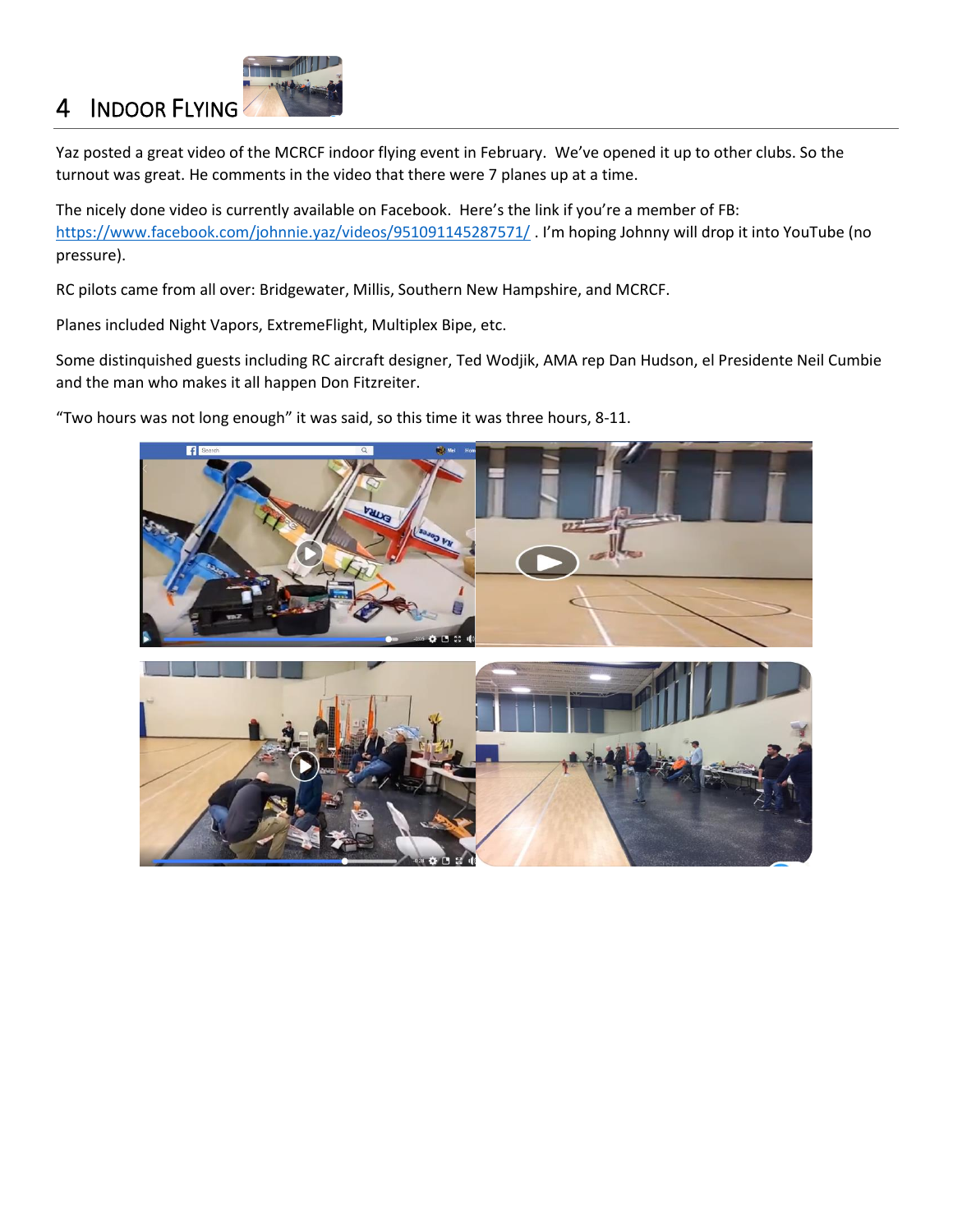<span id="page-6-0"></span>Below are the results for a search on the Event Finder a[t https://www.modelaircraft.org/](https://www.modelaircraft.org/)

Event Results: District 1, 3/1/20 – 5/31/20

| <b>MARCH22</b>                                                                           |
|------------------------------------------------------------------------------------------|
| <b>6TH ANNUAL R/C SWAP MEET</b>                                                          |
| <b>CLASS E - NON-FLYING</b>                                                              |
| <b>Contact: DENNIS KEEGAN</b>                                                            |
| Location: 1074 S Colony Rd Wallingford CT 06492-5261                                     |
| <b>Visit Website</b>                                                                     |
| <b>MARCH22</b>                                                                           |
| <b>STEALTH SQUADRON 3RD INDOOR MEET 2020</b>                                             |
| <b>CLASS A</b>                                                                           |
| <b>Contact: STEPHEN EVANS</b>                                                            |
| Location: 68 Elm Street Georgetown MA 01833                                              |
| <b>Visit Website</b>                                                                     |
| <b>APRIL5</b>                                                                            |
| <b>STEALTH SQUADRON 4TH INDOOR WINTER CONTEST</b>                                        |
| <b>CLASS A</b>                                                                           |
| <b>Contact: STEPHEN EVANS</b>                                                            |
| Location: 68 Elm Street Georgetown MA 01833                                              |
| <b>Visit Website</b>                                                                     |
| <b>APRIL19</b>                                                                           |
| <b>2020 PROPSNAPPERS SWAP MEET</b>                                                       |
| <b>CLASS E - NON-FLYING</b>                                                              |
| <b>Contact: DAVID CYR</b>                                                                |
| <b>Location: 5 Bucknam Rd Falmouth ME 04105</b>                                          |
| <b>Visit Website</b>                                                                     |
|                                                                                          |
| <b>APRIL19</b>                                                                           |
| <b>SPRING FLING INDOOR CONTEST</b>                                                       |
| <b>CLASS AA</b>                                                                          |
|                                                                                          |
| <b>Contact: JOHN KOPTONAK</b>                                                            |
| Location: 330 Hubbard St Glastonbury CT 06033                                            |
| MAY <sub>2</sub><br><b>9TH ANNUAL GIANT WESTERN MASS RC FLEA MARKET</b>                  |
| <b>&amp; SWAP MEET</b>                                                                   |
| <b>CLASS E - NON-FLYING</b>                                                              |
|                                                                                          |
| <b>Contact: DAVID KORPIEWSKI</b>                                                         |
| Location: 82 Industrial Blvd Turners Falls MA 01376                                      |
| <b>Visit Website</b>                                                                     |
| <b>MAY23</b>                                                                             |
| <b>HCRC HELI-FEST 2020</b>                                                               |
| <b>CLASS C - RESTRICTED</b>                                                              |
| Contact:                                                                                 |
| Location: 21 Honey Pot Road Hadley MA 01035                                              |
| <b>Visit Website</b>                                                                     |
| <b>MAY30 - 31</b>                                                                        |
| <b>RISC RED ROOSTER F5J CONTEST</b>                                                      |
| <b>CLASS A</b>                                                                           |
| <b>Contact: MAARTEN BROESS</b><br>Location: 631 Usquepaugh Road South Kingstown RI 02892 |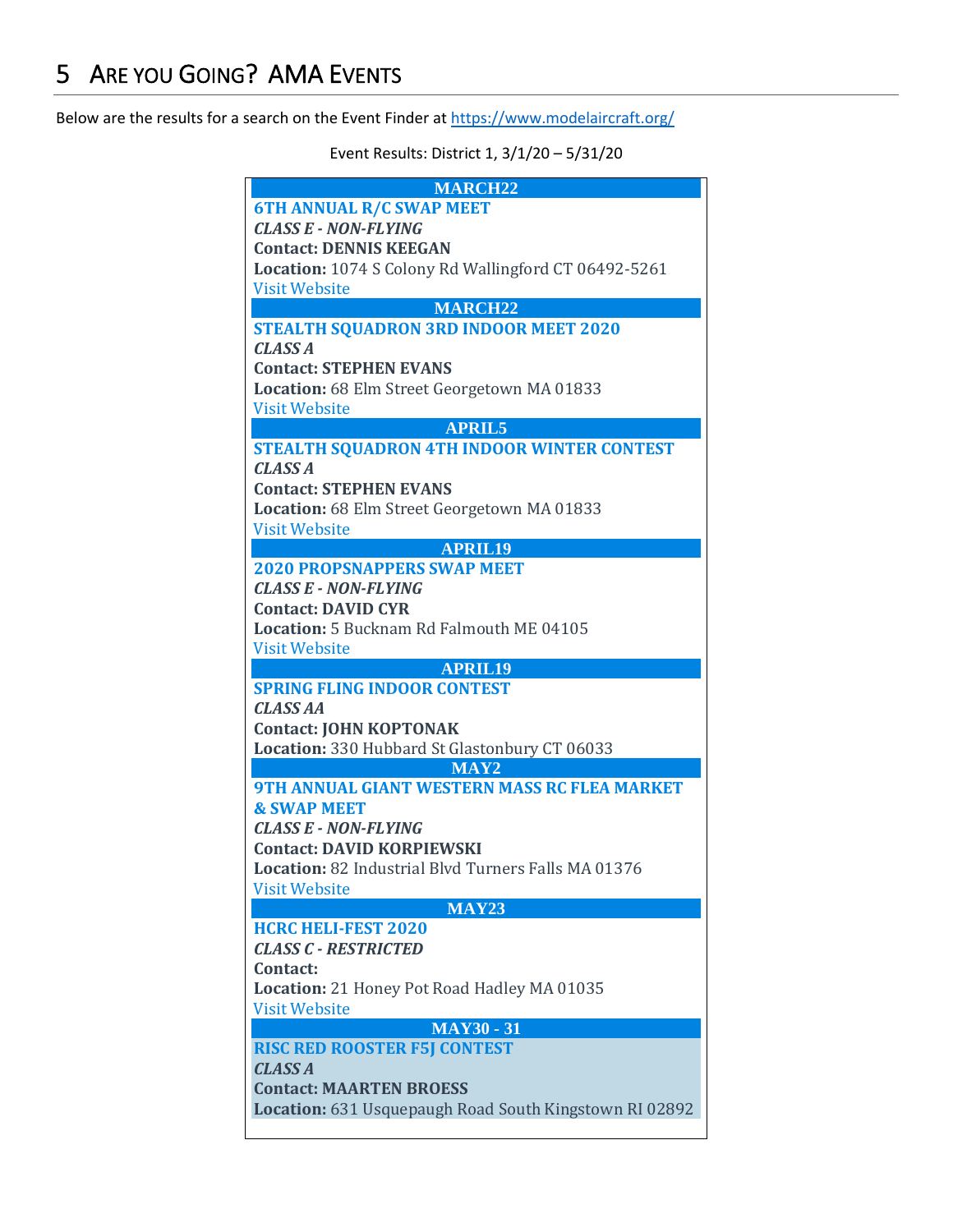### <span id="page-7-0"></span>6 FLYING TIPS

#### <span id="page-7-1"></span>6.1 SOFT-FIELD TAKEOFFS

Several times lately I've been flying a tail dragger that did *not* want to take off because of sticky, wet snow or tallish grass. There are two things that helped in that situation, lots of elevator *before* you start moving, and quick on the throttle so that the airspeed lifts the weight off the skis quickly. This is often referred to as a "soft field takeoff".

*Please submit your tips to me at [melsuarez@Verizon.net](mailto:melsuarez@Verizon.net) , on WhatsApp or text (617.335.977O) and put "TIP" in the text, in the subject or text so I can find it later. Don't everyone write at once! (just kiddin' )*

## <span id="page-7-2"></span>**FROM THE EDITOR**

#### <span id="page-7-3"></span>7.1 GAMING COMPUTER IS BACK!

Finally got my gaming computer going, and thus X-PLANE, after months of wondering if I would ever "fly" it again. I run X-PLANE 10 on it for full scale practice. One day the stupid, silly computer stopped providing a video signal. So, in utter disgust, I left it to gather cobwebs for months.

Finally, I guessed it was the video card and ordered one a bit more powerful and new (as opposed to used/refurbished). Put me out a couple of hundred bucks but the missus seems to understand it will make me a safer pilot. Below is a picture of the screen with some scenery out in front.



The video card dropped right into the slot and worked perfectly. You'd think that, with this equipment, I'd be all over this thing…but for some reason I have to force myself to fly it. Weird hobby! Maybe flying in the ether (web) would be more stimulating.

#### <span id="page-7-4"></span>7.2 FPV FLYING IN FLORIDA

Check out the gates on this permanent course FPV course in sunny Florida. Courtesy of Stephen Faust. Says Steve, "It's in a campground, not a regular field per se, and not AMA. They just call it the Drone area." It is great to live vicariously through Steve as he roams the South and flies. You'll have to join/check out our WhatsApp group to get the updates he sends…and the banter.